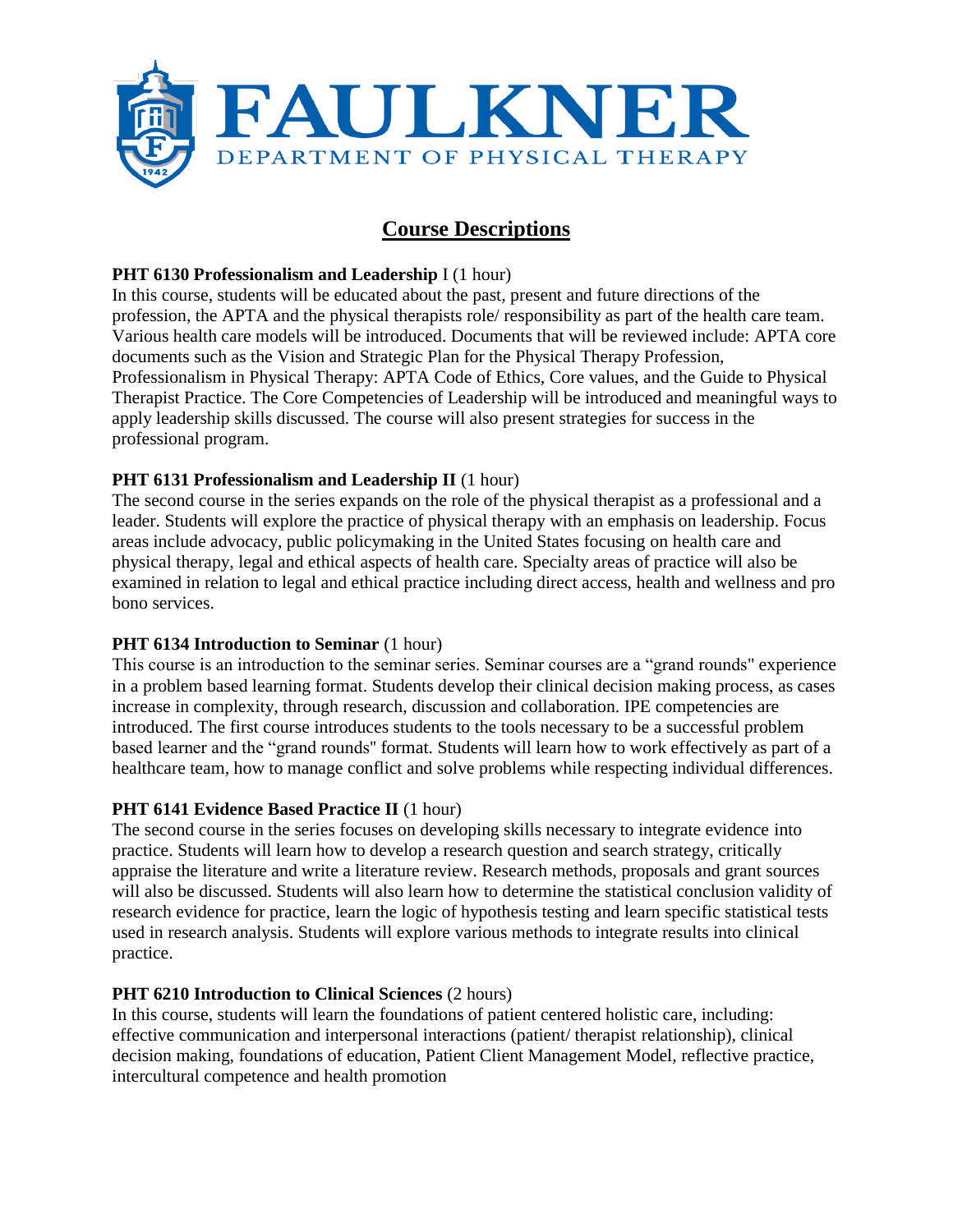

# **PHT 6214 Movement Science III** (2 hours)

In the final course in the series, exercise prescription and progression strategies will be analyzed utilizing the foundations of movement science. Students will utilize knowledge from previous courses and movement analysis to develop exercise regimes. Clinical reasoning through patient case studies will facilitate student understanding of mechanical concepts.

# **PHT 6222 Pathology and Medical Management I (2 hours)**

The first of two courses that focus on the pathogenesis, clinical presentation, prognosis, and medical intervention of diseases encountered in physical therapy practice. The relevance of medical imaging and laboratory values in diagnosis and management will be covered. Students will be introduced to the pharmacological management of various conditions and the implications related to physical therapy practice will be discussed.

# **PHT 6224 Exercise Physiology** (2 hours)

This course examines the body's physiological response, both acute and chronic, to exercise. Students will learn about the changes in exercise responses through the lifespan and in special populations as well as measurement of oxygen uptake/energy expenditure.

# **PHT 6240 Evidence Based Practice I (2 hours)**

This course series is designed for students to gain the knowledge and skills required to become an evidence based practitioner. The first course introduces the foundation of evidence based practice and the integration of clinical decision making. Students will learn how to access knowledge for practice, and will learn the methods of scientific inquiry, including research theory, design, methods, and measurement. Research ethics and the IRB will be reviewed.

# **PHT 6311 Basic Examination** (3 hours)

This course is designed to teach students the foundational concepts and skills required to perform the basic components of a physical therapy examination. Students will draw upon previous knowledge to design a plan given patient case scenarios.

#### **PHT 6312 Movement Science I (3 hours)**

The first course in the series provides an introduction to the fundamental concepts underlying human movement. In this course, the principles of anatomy, functional anatomy, biomechanics, and kinesiology will provide a basis for understanding normal and abnormal movement in the human body. Ergonomic assessment and observational gait analysis will also be introduced.

#### **PHT 6313 Movement Science II** (3 hours)

In the second course, students will be introduced to theories related to motor control, motor development, motor learning and motor behavior. These concepts will serve as a framework for evaluation and treatment of movement dysfunction throughout the lifespan. The theories and constructs behind the prescription and use of prosthetics and orthotics and their impact on the movement system will also be discussed.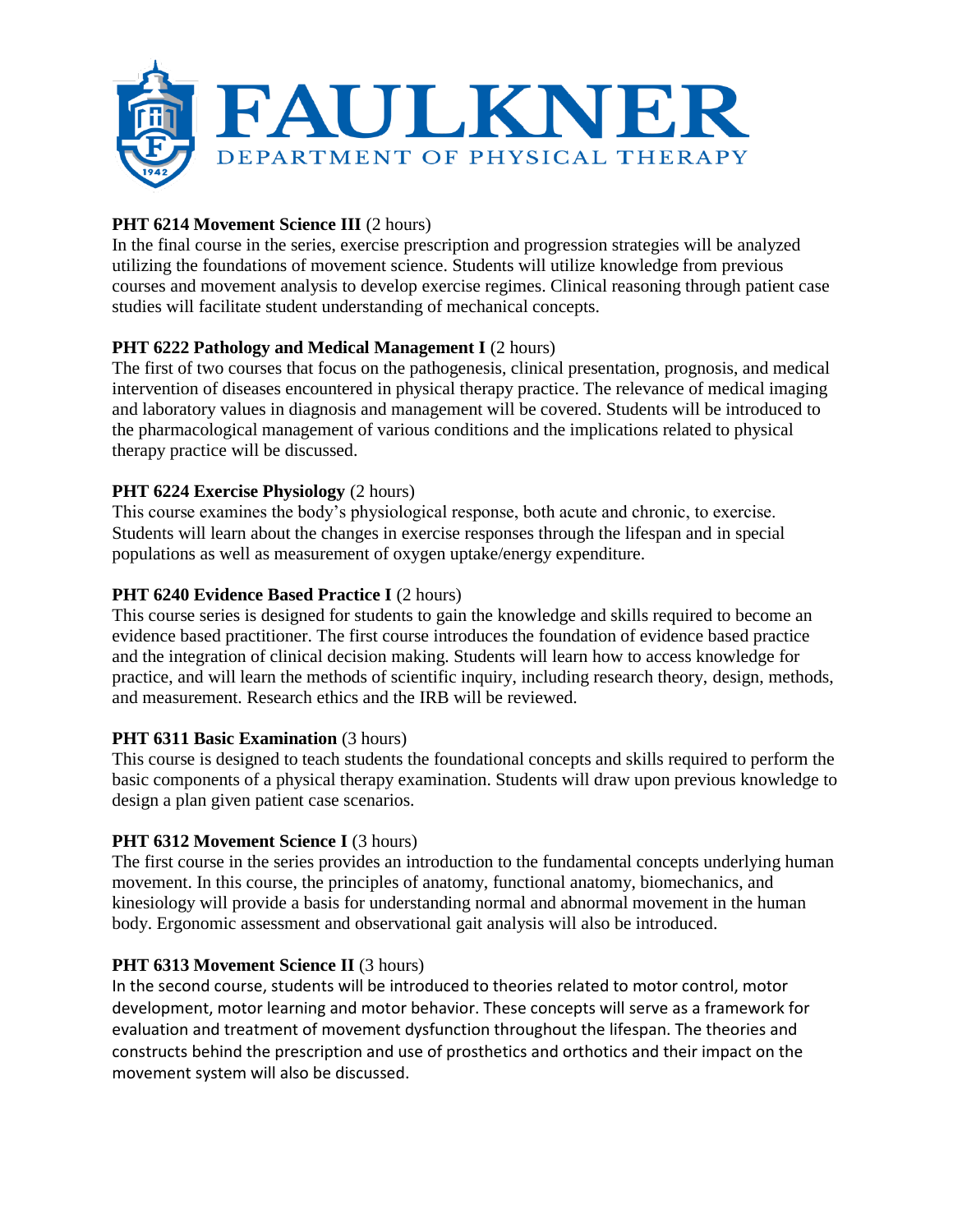

# **PHT 6323 Pathology and Medical Management II (3 hours)**

The final course that focuses on the pathogenesis, clinical presentation, prognosis, and medical intervention of diseases encountered in physical therapy practice. The relevance of medical imaging and laboratory values in diagnosis and management will be covered. Students will be introduced to the pharmacological management of various conditions and the implications related to physical therapy practice will be discussed.

# **PHT 6350 Principles of Clinical Practice I** (3 hours)

This course series introduces students to foundational skills used in clinical practice. Primary areas of emphasis include: observational analysis, positioning and draping, transfer training, wheelchair mobility, use of assistive devices, posture and body mechanics, safety, vital signs, response to emergencies, infection control, integumentary integrity and circulation, anthropometric measurements, PROM/ AAROM/ AROM, and measurement of joint motion. Students will also be introduced to documentation in health care.

# **PHT 6351 Principles of Clinical Practice II** (3 hours)

The second course is a continuation of clinical practice I, which teaches students about essential skills required for clinic. Topics include motor performance and manual muscle testing, therapeutic modalities, soft tissue mobilization, and assistive technology. Students will be introduced to the SOAP note format and practice accurate documentation of techniques.

#### **PHT 6421 Basic Science II** (4 hours)

This course is an in depth study of the structure and function of the neurological system, including gross anatomy, histology, embryology and physiology. Students will be introduced to selected pathologies and special tests that facilitate the understanding of the relationship of the nervous system to movement of the human body.

#### **PHT 6520 Basic Science I** (5 hours)

This course is an advanced, detailed examination of the structure and function of the human body. All systems (cardiovascular, endocrine and metabolic, gastrointestinal, genital and reproductive, hematologic, hepatic and biliary, immune, integumentary, lymphatic, musculoskeletal, nervous, respiratory, and renal and urologic systems) will be studied with special emphasis on the musculoskeletal, neurological, cardiovascular, and respiratory systems. A variety of learning opportunities will be provided to gain a better understanding of the systems and their interrelationships.

#### **PHT 6580 Foundation of Clinical Sciences: Physical Therapy through the Lifespan I** (5 hours)

This course presents an in depth study into the examination and treatment of movement system disorders of the musculoskeletal system through the lifespan. Emphasis is placed on patient centered care and practice expectations including: screening, examination, evaluation, diagnosis, prognosis, development of a plan of care, intervention, and evaluation of outcomes. Application of foundational concepts including: collaboration with the health care team, professionalism, patient/ caregiver education, intercultural competence, health promotion/ prevention and documentation is emphasized.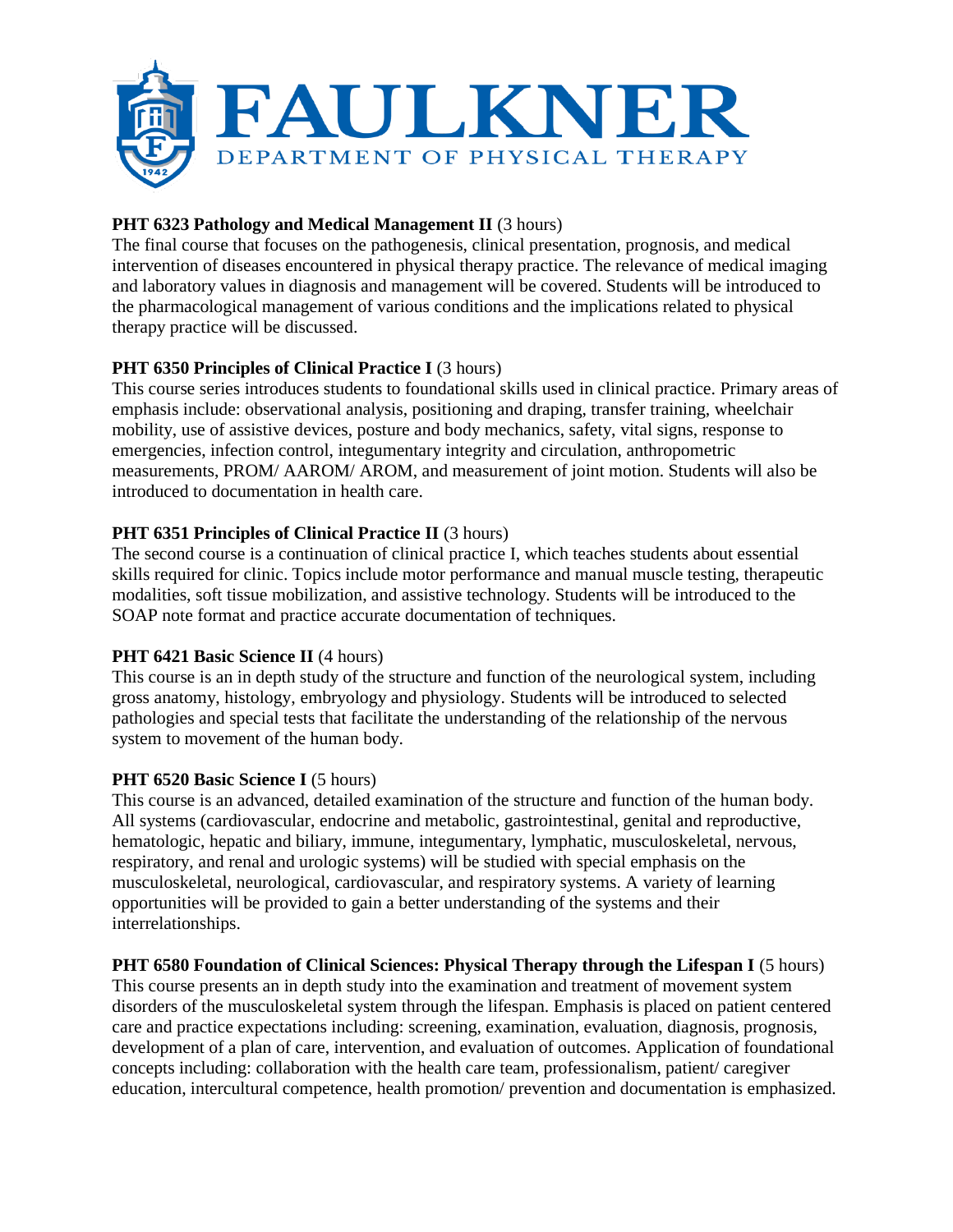

Medical management of orthopedic conditions including surgical and non-surgical procedures of common musculoskeletal conditions and the implications for physical therapy practice is included.

# **PHT 6581 Foundation of Clinical Sciences: Physical Therapy through the Lifespan II** (5 hours)

This course will provide the student with a foundation in examination and treatment of movement system disorders of the neurological system. Examination skills will focus on development of movement analysis for motor control dysfunction across the lifespan. Medical management of common neurological conditions is included as well as precautions or special considerations pertinent to physical therapists. Emphasis is placed on patient centered care and practice expectations including: screening, examination, evaluation, diagnosis, prognosis, development of a plan of care, intervention, documentation and evaluations of outcomes. Application of foundational concepts including: collaboration with the health care team, professionalism, patient/ caregiver education, intercultural competence and health promotion/ prevention.

# **PHT 7052 Seminar – Grand Rounds** (0 hour)

The seminar course is a "grand rounds" experience in a problem based learning format. Students develop their clinical decision making process, as cases increase in complexity, through research, discussion and collaboration. IPE competencies are emphasized. Students will take this course in the fall or spring of their second year.

# **PHT 7142 Evidence Based Practice III** (1 hour)

In this course, students will apply knowledge from previous coursework as well as their ICE experience in order to complete a case study report. Students are required to complete both a written case study and presentation.

#### **PHT 7143 Evidence Based Practice IV** (1 hour)

This course requires students to draw upon previous coursework and IPE experiences in order to choose a topic of interest and conduct a systematic review. Students are required to submit a written document and complete an oral presentation.

#### **PHT 7173 Advanced Clinical Sciences: Pediatrics** (1 hour)

This course provides an in depth study of the unique aspects of pediatric physical therapy. Students will integrate previous coursework and research to improve their ability to provide patient centered, holistic, family centered, collaborative care.

#### **PHT 7200 Integrated Clinical Experience** (2 hours)

Students will take this course in either the fall or spring of their second year. This is a part time clinical experience that will take place in an inpatient and/or outpatient setting. Students will have the opportunity to integrate knowledge and skills from the classroom into the clinic.

#### **PHT 7201 Community Health (2 hours)**

This course is designed to provide students with learning experiences both in the classroom and in the community. Emphasis is placed on population health and methods to incorporate service into their practice and make a lasting difference in their communities. Students will enroll in this course in either the fall or spring of their second year, alternating with PHT 7200.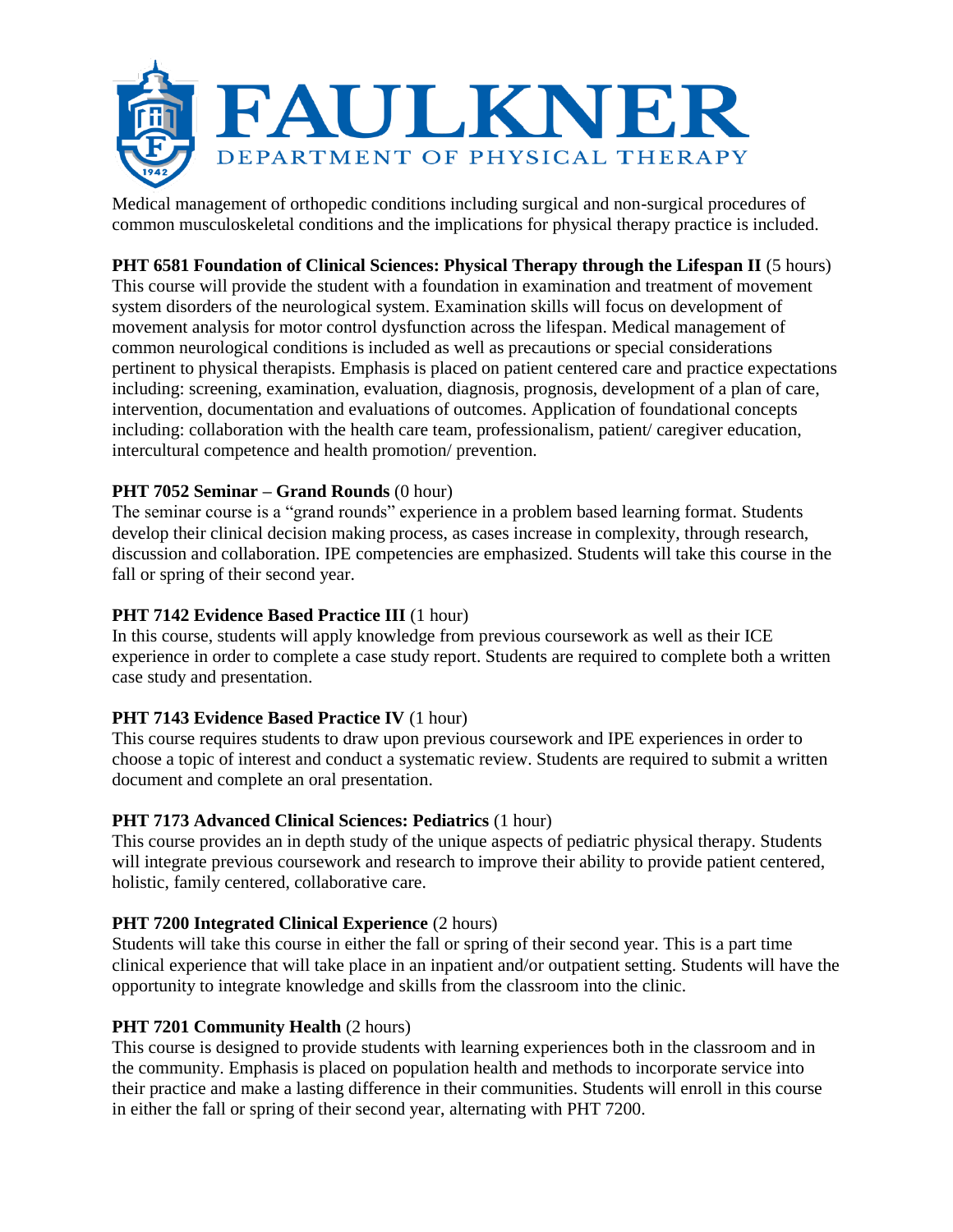

# **PHT 7232 Professionalism and Leadership III (2 hours)**

In the final course in the series, students examine leadership and administration theories and prepare for the transition from student to professional. Topics include: strategic planning, management, marketing, budgeting, human resources, quality assurance and networking. Current trends in billing and reimbursement will also be discussed. Strategies for building a successful portfolio, career development, lifelong learning and personal financial planning will be covered. The importance of becoming a high-performance, well-balanced professional will be emphasized.

# **PHT 7233 Faith, Health and Quality of Life** (2 hours)

This course is designed to examine the complex role of the physical therapist in interactions with patient/ clients, colleagues, families and the profession. Students gain an understanding of the role and impact of illness, disability, health, spirituality, and other factors on patients/ clients as well as their own life. Students will explore what it means to be a Christian in health care. Emphasis will be placed on self-awareness as well as awareness of others with respect to illness, pain, addictions, cultural differences, spirituality, and coping strategies. Discussions include faith-based foundations, including the Christian moral tradition, sociocultural influences, professional codes, organizational norms, and personal ethical norms are explored.

# **PHT 7271 Advanced Clinical Sciences: Neurological Rehabilitation** (2 hours)

This course expands upon existing knowledge of the neurological system and neurological disorders and provides students with advanced skills in the examination, evaluation and treatment of adults and older adults with neurological conditions. Clinical scenarios will be utilized to examine complex conditions and students will be encouraged to integrate evidence into proposed assessment and treatment methods

# **PHT 7272 Contemporary Physical Therapy Practice** (2 hours)

This course expands upon existing knowledge and provides students with advanced theory and skills in the evaluation and management of various topics within physical therapy. Different topics will be addressed, representing areas that are either early in their development within the physical therapy profession or that are not widely addressed within the entry-level curriculum. This will be a student driven course, where information will be researched and presented by students, with faculty leading problem solving sessions to deal with complex patient issues.

#### **PHT 7360 Advanced Clinical Sciences: Outpatient Rehabilitation I** (3 hours)

Outpatient rehabilitation I is the first of two courses designed to integrate knowledge and skills from prior courses in the examination, evaluation and treatment of patients/clients typically presenting to physical therapy in ambulatory care centers such as: private practice, home health, school system and wellness settings. Students are challenged to integrate important considerations such as the dynamics of the setting, medical conditions, comorbidities and unique characteristics of the individual in order to provide a comprehensive examination and treatment. Clinical decision making and use of the best evidence will be developed as the learner selects, applies, and justifies treatment interventions for specific patient-centered functional goals for case vignettes presented in increasing levels of complexity.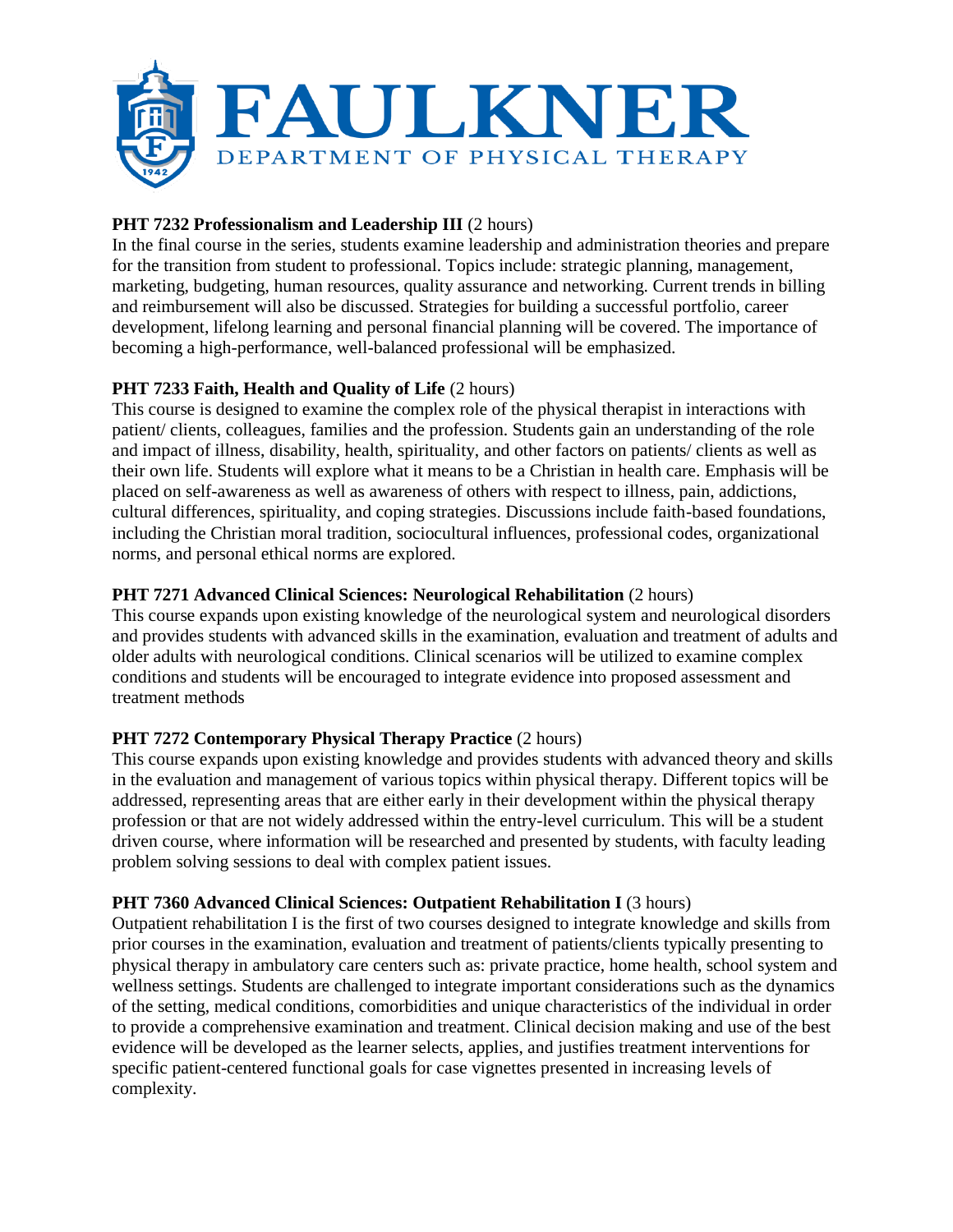

# **PHT 7361 Advanced Clinical Sciences: Inpatient Rehabilitation I (3 hours)**

Inpatient rehabilitation is the first of two courses designed to integrate knowledge and skills from prior courses in the examination, evaluation and treatment of patients/clients typically presenting to physical therapy in inpatient settings such as: acute care, inpatient rehabilitation, and long term care. Students are challenged to integrate important considerations such as dynamics of the setting, medical conditions, comorbidities and unique characteristics of the individual in order to provide a comprehensive examination and treatment. Clinical decision making and use of the best evidence will be developed as the learner selects, applies, and justifies treatment interventions for specific patient-centered functional goals for patient vignettes presented in increasing levels of complexity.

# **PHT 7362 Advanced Clinical Sciences: Outpatient Rehabilitation II** (3 hours)

Outpatient rehabilitation II is the second of two courses designed to integrate knowledge and skills from prior courses in the examination, evaluation and treatment of patients/clients typically presenting to physical therapy in private practice, home health, school system and wellness settings. Students are challenged to integrate important considerations such as dynamics of the setting, medical conditions, comorbidities and unique characteristics of the individual in order to provide a comprehensive examination and treatment. Clinical decision making and use of the best evidence will be developed as the learner selects, applies, and justifies treatment interventions for specific patient-centered functional goals for case vignettes presented in increasing levels of complexity.

# **PHT 7363 Advanced Clinical Sciences: Inpatient Rehabilitation II** (3 hours)

The second course in the series, inpatient rehabilitation is designed to integrate knowledge and skills from prior courses in the examination, evaluation and treatment of patients/clients typically presenting to physical therapy in acute care, inpatient rehabilitation, and long term care. Students are challenged to integrate important considerations such as dynamics of the setting, medical conditions, comorbidities and unique characteristics of the individual in order to provide a comprehensive examination and treatment. Clinical decision making and use of the best evidence will be developed as the learner selects, applies, and justifies treatment interventions for specific patient-centered functional goals for patient vignettes presented in increasing levels of complexity.

# **PHT 7384 Advanced Clinical Sciences: Primary Care** (3 hours)

The focus of this course is the acquisition of knowledge and skills to practice as an independent practitioner of physical therapy. This course facilitates the development of a safe, effective comprehensive examination that can be implemented in a variety of settings. Essential skills include screening for a wide range of conditions and pathologies that are not within the scope of physical therapist practice. Emphasis will be on the role of diagnostic imaging as it relates to physical therapy, including indications for referral for imaging, and integrating imaging information with significant findings from patient history, laboratory values and patient examination in physical therapy assessment. In addition, the skills necessary to effectively collaborate and communicate with medical professionals along with patterns of referral to the appropriate health care provider are discussed and practiced. Independent practice in the health and wellness arena is also explored. Principles of health promotion, including the role of nutrition, screening for health and wellness needs, and designing interventions to promote health behavior change will be covered. Effective clinical decision making will be emphasized throughout the course, using patient case vignettes and clinical prediction rules.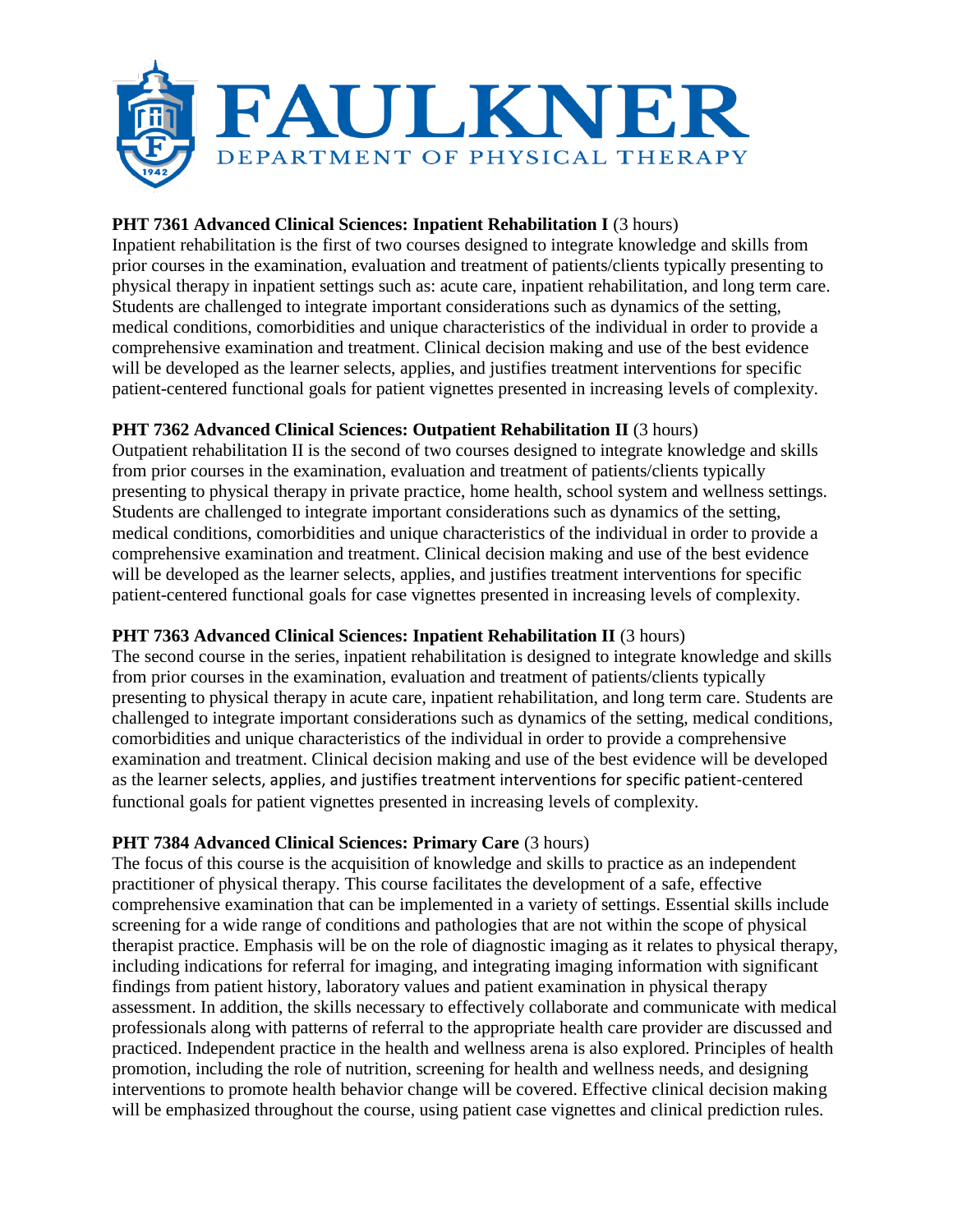

# **PHT 7483 Advanced Clinical Sciences: Physical Therapy Management of the Spine** (4 hours)

This course presents an in depth study into the examination and treatment of movement system disorders of the spine, sacroiliac joint and temporomandibular joint through the lifespan. Emphasis is placed on patient centered care and practice expectations including: screening, examination, evaluation, diagnosis, prognosis, development of a plan of care, intervention, and evaluation of outcomes. Application of foundational concepts including: collaboration with the health care team, professionalism, patient/ caregiver education, intercultural competence, health promotion/ prevention and documentation is emphasized. Medical management of surgical and non-surgical techniques of common musculoskeletal conditions and the implications for physical therapy practice is included. Physical therapy intervention will be directed at resolution of specific impairments and functional limitations, but will also address contributing factors and prophylaxis.

# **PHT 7485 Advanced Clinical Sciences: Special Populations** (4 hours)

In this course, students engage in an in depth study of various special populations encountered in physical therapy practice. Areas of study include but not limited to: gender health across the lifespan, industrial rehabilitation, cancer, mental health/illness and sport specific rehabilitation.

# **PHT 7582 Foundation of Clinical Sciences: Physical Therapy through the Lifespan III** (5 hours)

This course presents an in depth study into the examination and treatment of individuals with acute medical and surgical conditions, cardiopulmonary pathology and integumentary dysfunction through the lifespan. The impact of medical management of pathology on rehabilitation will be discussed, including the role of pharmaceuticals in rehabilitation. Emphasis is placed on patient centered care and practice expectations including: screening, examination, evaluation, diagnosis, prognosis, development of a plan of care, intervention, and evaluation of outcomes. Application of foundational concepts including: collaboration with the health care team, professionalism, patient/ caregiver education, intercultural competence, health promotion/ prevention and documentation is emphasized.

#### **PHT 8135 Professional Seminar** (1 hour)

This course is designed to prepare students to enter the profession of physical therapy. Students will prepare for the transition by creating a career development plan, completing their Professional Portfolio and Service Learning Activities as well as preparing for the National Licensure Examination.

# **PHT 8590 Experiential Learning Experience I** (5 hours)

This course is a full time 10 week experience in which students integrate knowledge and skills taught in the didactic portion of the curriculum into the clinical setting. Students are directly supervised by a licensed physical therapist in clinical sites throughout the United States.

# **PHT 8591 Experiential Learning Experience II** (5 hours)

This course is a full time 10 week experience in which students integrate knowledge and skills taught in the didactic portion of the curriculum into the clinical setting. Students are directly supervised by a licensed physical therapist in clinical sites throughout the United States.